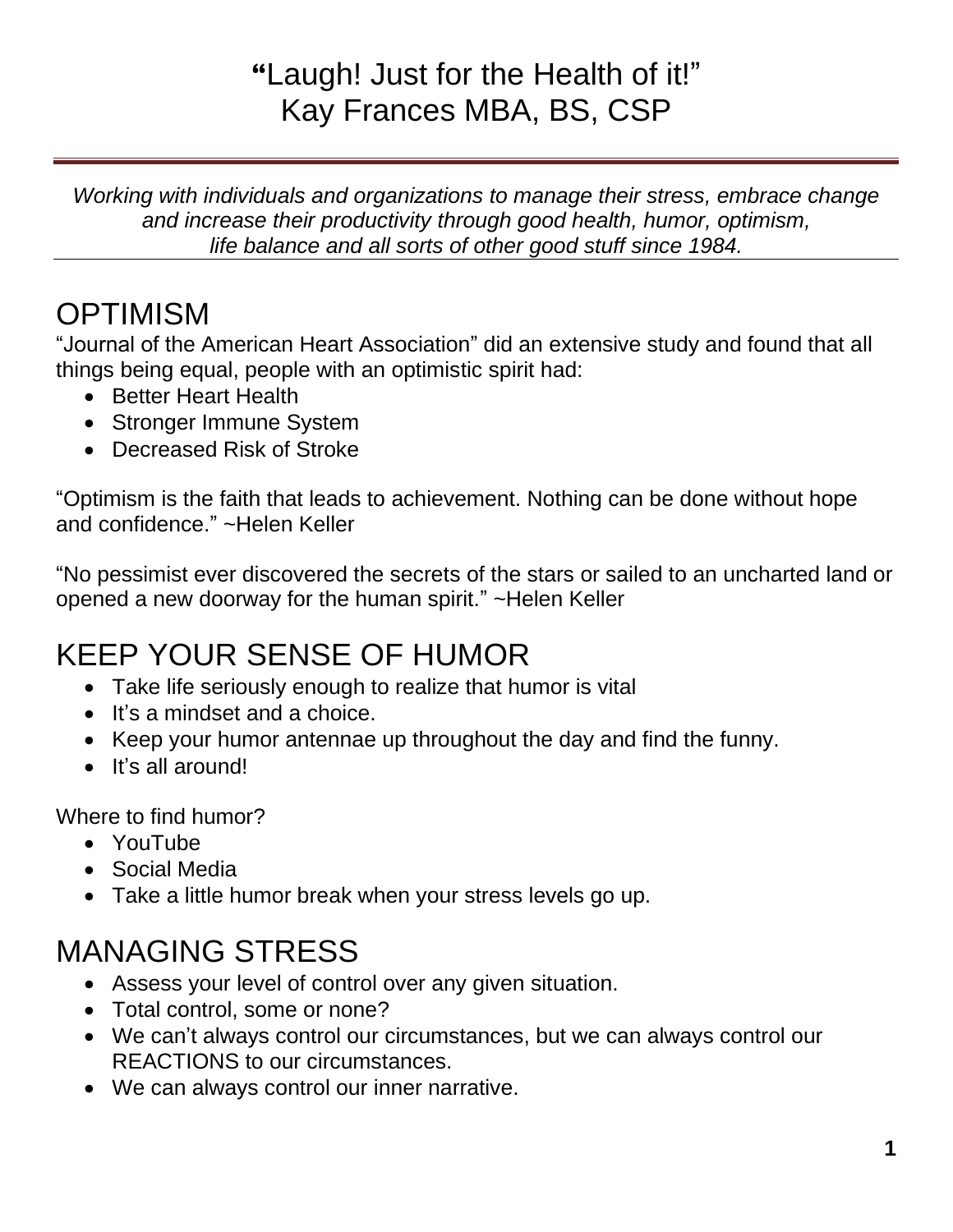### Trying to control that which is uncontrollable is a key cause of stress and unhappiness.

# DEALING WITH CHANGE

- Change is one our biggest stressors
- The world around us is changing at a more rapid pace than any time in history.
- No one likes change, but some people handle it better than others.

If we can't control it, we have to let go of the worry and concern about it We can't always control our circumstances, but we can always control how we view our circumstances.

Road Blocks to dealing with Change:

- Comfort in the Familiar
- Fear of the Unknown

Steps for dealing with change:

- Can I control it?
- What are my options?
- What is the BEST option?
- Make an action plan

It is not the CHANGES that are causing our stress. It is the RESISTENCE to the changes. One of the very definitions of stress is RESISTING WHAT IS.

**"**The oldest and strongest emotion of mankind is fear, and the oldest and strongest kind of fear is fear of the unknown." ~*H. P. Lovecraft*

### **VOW EVERY DAY TO STRESS LESS.**

Let go of "little things" and "First World Problems."

- Feel your feelings. Don't stuff them or gloss over them. If you're angry, you're angry. If you're sad, you're sad.
- Loved ones want us to return to serenity immediately. Our discomfort causes their discomfort.
- Acknowledge the problem.
- Find a solution.
- Return to serenity as soon as possible.
- Different events require different time frames.
- No one else can decide it for us.